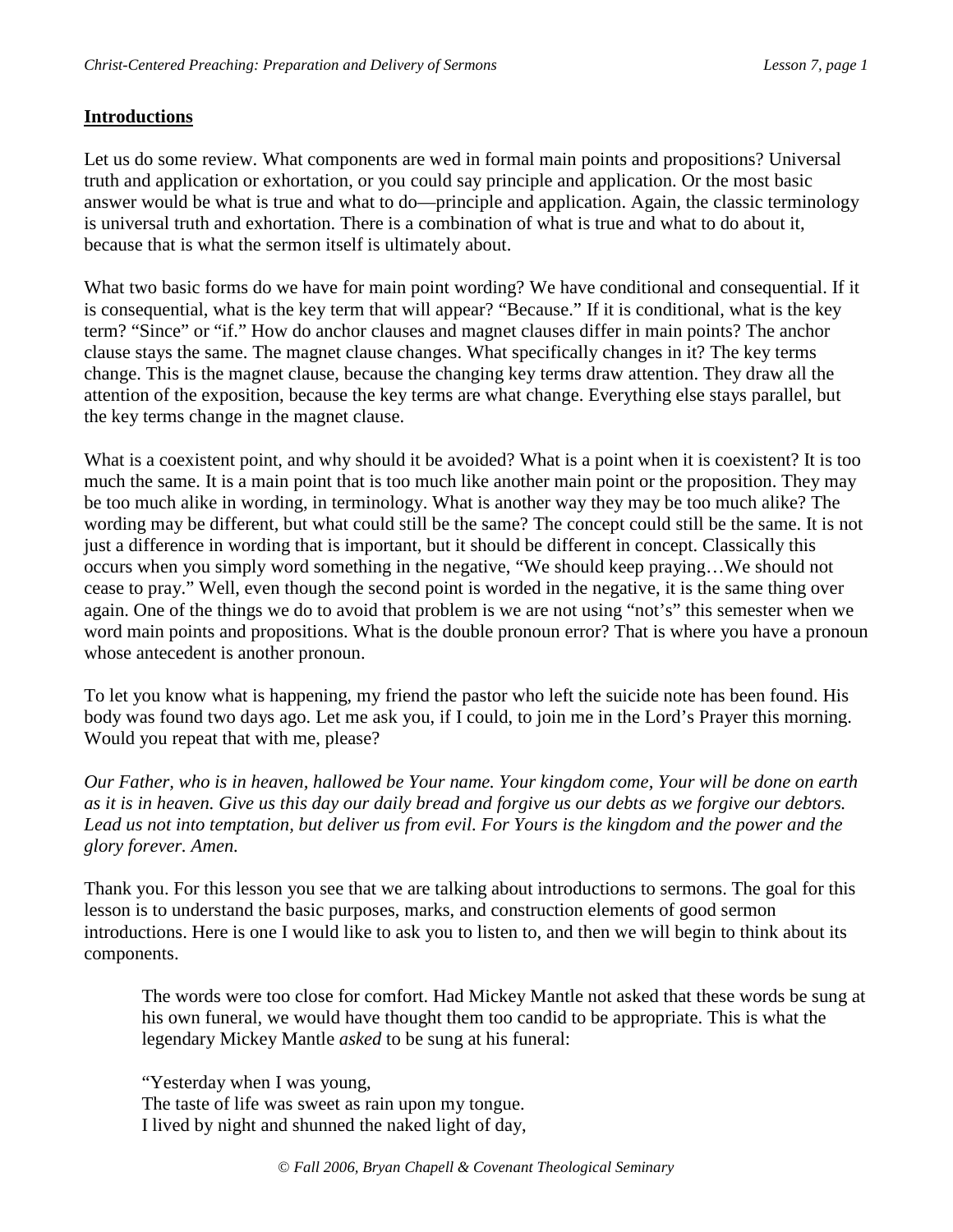And only now I see how the years ran away. I used my magic age as if it were a wand, And I never saw the pain and the emptiness beyond. The game of life I played with arrogance and pride, And every flame I lit too quickly, quickly died. Yesterday when I was young, So many drinking songs were waiting to be sung. So many wayward pleasures lay in store for me, And so much pain my dazzled eyes refused to see. I ran so fast that time and youth at last ran out. And now the time has come to pay for yesterday, when I was young."

So much swirled around Mickey Mantle that promised happiness, that promised satisfaction in this life: physical ability, fame, wealth, worldly pleasure, the bottle (alcohol), and formal religion. Each in its turn offered what it could. Each time Mickey Mantle grabbed for all the joy he could. And each time he came up empty. We understand, do we not? We understand how enticing the world's promises of satisfaction are. But sometimes we forget how empty those promises are. The writer of Ecclesiastes responds and tells us in plain terms, "Because the promises of this world are empty, we must find our satisfaction in God alone."

Now I want you to think of some of the things that are occurring in that actual sermon introduction from a sermon I preached a few years ago. Think of what is happening, what is occurring. There is an attempt to get people's attention by speaking of particulars. Even the opening words are meant to stand alone, to arouse attention, "The words were too close for comfort." Now, what we sometimes do in introductions is to begin to write English essays and say, "Sometimes life is complicated, and we think that…" We do some kind of big overarching thing. Sermon introductions do not do that. They invert the pyramid. We start with the particular. What is some particular thing you can say out of the account that would make it gripping from the beginning? "The words were too close for comfort. These are the words Mickey Mantle asked to be sung at his own funeral." That is part of the beginning. In the introduction we also want to prepare, in concept and in terminology, for the proposition. Now, the proposition in the above example was "Because the promises of this world are empty…" Did you hear anything about promises of this world in the introduction? What was promising happiness to Mickey Mantle? Physical ability, wealth, fame, the bottle, pleasure…all these were promising, but Mickey Mantle came up empty. These are key words that are beginning to beacon already: promises of this world coming up empty because they are not providing satisfaction.

Thus the key words that will be in the proposition occur within the introduction itself. It does not just prepare conceptually. It prepares the ear—the ear is hearing key terms. Therefore when the proposition finally occurs, it sticks out. We know that is the point now, because we have heard those key words beaconing. Thus when they finally come together, we know that is the point of the whole message. The introduction has gotten us ready.

One other piece is I did not just say, "There is an answer for this somewhere." I said, "The writer of Ecclesiastes addresses this…" That is known as a Scripture bond. The introduction does all these things: it gets us ready in concept and terminology, it identifies a problem, it prepares us for the proposition, and it also bonds to Scripture. It tells me that the answer is someplace in the Scriptures.

Now that you have heard those things, let us begin to particularize and say how we will develop our own introductions. Here are the basic purposes of introductions. There are four. The first basic purpose of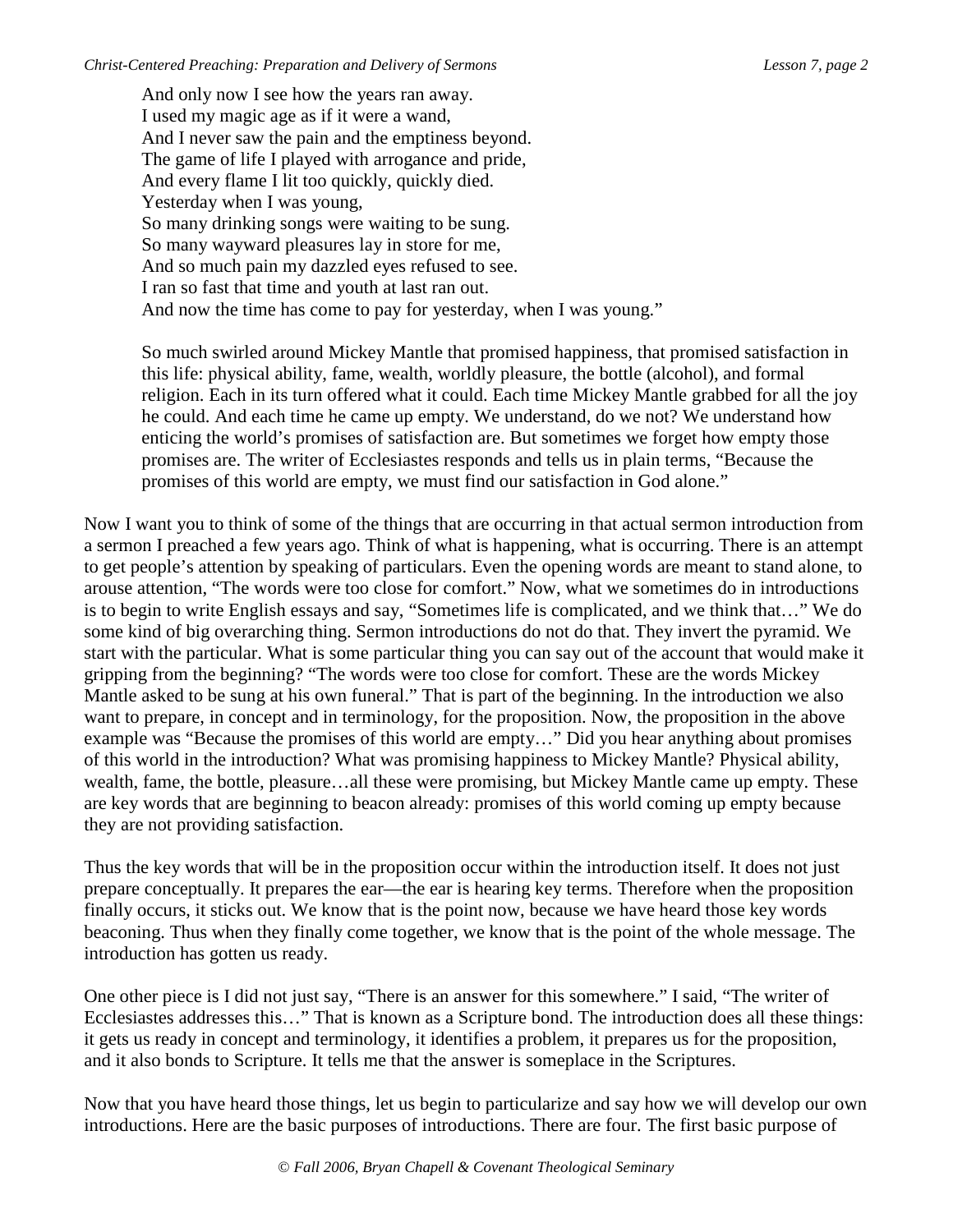introductions is to arouse attention: "This is important. You must listen to me. This has something to do with your life." To arouse attention is the first goal. The second purpose is to introduce the subject. Not only do I try to get attention, but I also say, "This is what we will be talking about." To introduce the subject is the second goal.

The third purpose, and the most important of the things I will say to you, is that it seeks to identify the fallen condition focus (FCF). The introduction seeks to identify the FCF. It does not just say what the subject is. It gives the reason why we are looking at the subject. This is where you take one of those key elements and say, "This is converting a lecture to a sermon." I am not just saying, "I will talk today about the history of Israel." I am not even just saying, "Today I will talk about the fall of Jericho." I have to say why you must listen, what this has to do with you. So when you identify the FCF, you identify the burden of the sermon. What is wrong that requires this subject to be dealt with? What is wrong in whose life? The listener's life. It is important that you recognize that. It is not just what is wrong in the life of the people in the Bible. Nor is it something that is simply wrong in the preacher's life. When it is identifiable, it is not simply my identification. It is phrased in such a way to make it clear that we have identified what is wrong in the listeners' lives so that they now must listen to what this sermon will be about.

The tendency, and sadly the great temptation of training to preach in an academic setting, is that we become great at giving sermons without reasons: "Here is simply information for you to know." But what is so important is to let people know why it is important to listen. People may say, "You have to listen to this man. You have to listen to him. He lets you know from the very beginning, 'Here is why you need to listen to this information. Here is what it will have to do with your life.'" You need to identify an FCF that is identifiable, one that we as listeners can identify with.

The fourth purpose of the sermon introduction is to prepare for the proposition in concept and terminology. It should prepare for the proposition in concept and terminology.

When you think of why all these are important, it is, I think, common sense. Why do we have importance attached to these opening words and opening moments? Because the opening words determine listener attention and speaker estimation. The opening words determine listener attention but also their estimation of the speaker, what they think of the speaker. This is typically determined in the opening moments.

Let me detail those a little bit. Let us begin with listener attention. There is an ancient phrase, going back to the time of the Romans, that says, "Well begun is half done." "Well begun is half done." If I lose you at the beginning, if you do not think this is important at the beginning, I will not get a second chance to make that first impression. The listener asks in those first few moments, "Are you speaking compassionately and credibly to me?" If you say that decision entails not only listener attention but also whether or not you are speaking compassionately and credibly, that is speaker estimation. The study of D. Cleverley Ford was done three decades ago in his book, *The Ministry of the Word.* He says, "The listener judgment of whether a speaker should be listened to was made in the first 60 seconds." That was 30 years ago. Now, 30 years later, what would you say? You might say that happens in the first 30 or even 15 seconds. It is an amazing thought that people are estimating very early on, "Are you saying something that seems to communicate care for me?" and "Are you credible?" If those things are determined for the whole message within the first opening seconds, then it is very important what we say in those opening moments. This is, by the way, why we speak particulars rather than generalities at the beginning. If I just speak generalities, "The problem in the world today is sin," people may think, "Well, that is not a new thought. Why did you bother to say that?" Rather, I could say, "It was 10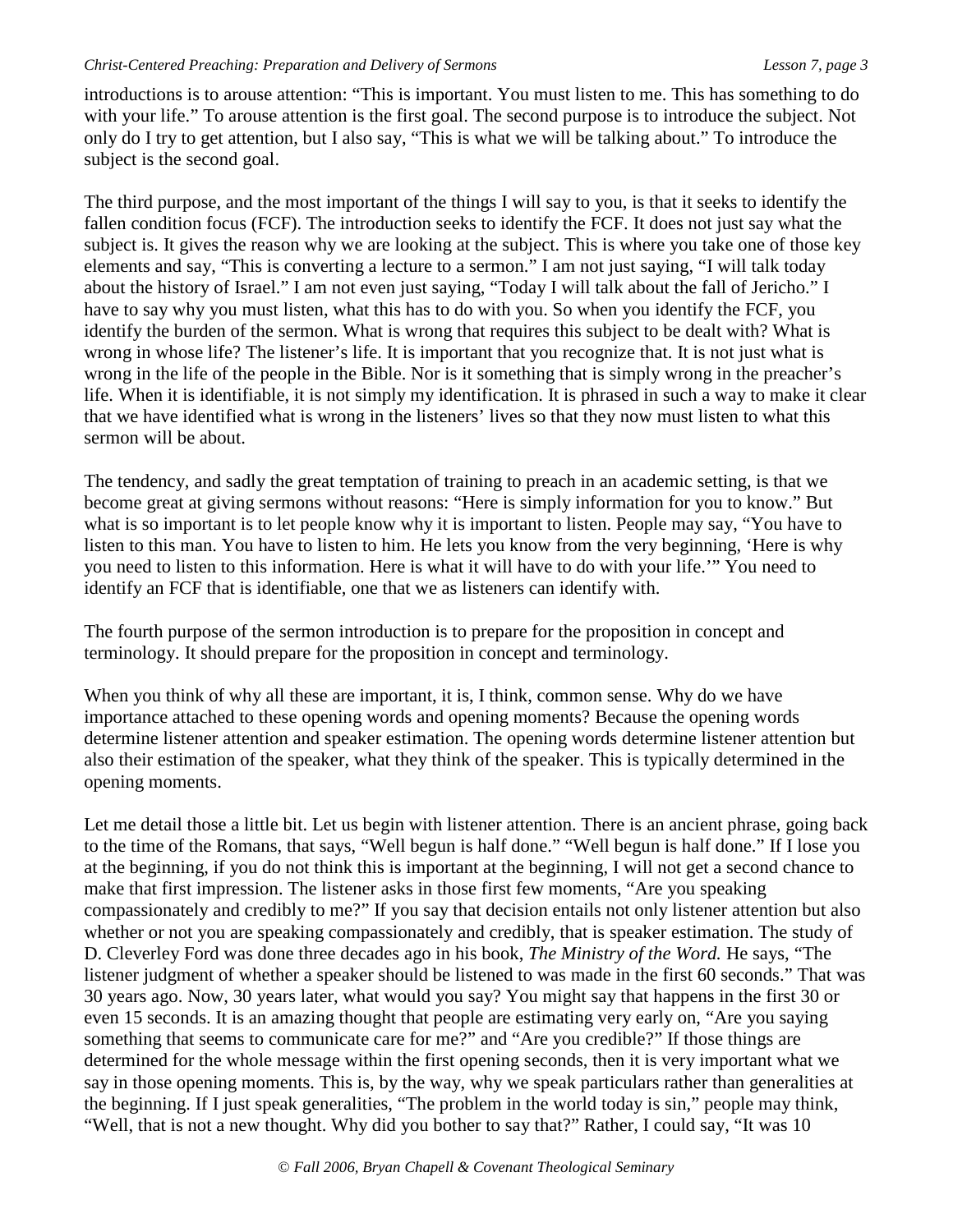minutes past midnight, and she still was not home. And it was the third weekend in a row that she had broken curfew. It is hard to raise teenagers in today's culture." Now, if you were writing an English essay, what would you have put first? "It is hard to raise teenagers in today's culture." And then you would begin to do the particulars under that. In preaching we invert that. We put the particulars first in order to say, "This is important to you in particular. This has relevance immediately to life." And then I will develop the general principles out of that that will be addressed in the Word.

It has been asked when you are dealing with people you know very well, do these same rules apply? Is it still important to do particulars rather than universals? The answer is I think when people begin to know you and love you they forgive you much. If you ask, what is typically best, I would still say particulars should come first. Because we are all oral listeners with preferences for what that means as oral listeners, it is good to be aware of the differences between a written message and a heard message. Thus these principles will apply.

But I need to say clearly, not only about this but also about virtually everything I will say in this course, rules are meant to be broken. If you know what the rule is, then you may know reasons to break it. That becomes a strategy decision. What best enables me to communicate to these people I know? Thus sometimes I will do things that I might know in another context would not be wise or good. But because I know *these* people and I know the effect of doing this thing, I will actually seek to break this rule or standard that I am aware of. The danger comes when you do not know the rule at all. Then you are doing things you do not know the consequences of. There are times, for example, when I will say, "Start with particulars and then move to generalities." What if it is something you know is very, very sensitive in the congregation? Then my strategy may be, because I know all of that, I want to start with the generality and then move to a particular. This is because I know how sensitive this subject is. But now I know *why* I am doing what I am doing. What I am doing is not just haphazard; I know what the effects of these choices are, and so I will make appropriate choices. We will talk about delivery next time, and I will say, "I am going to talk about general rules for delivery. But you must know something: you cannot do anything wrong as long as you have a purpose for doing it." Does that make sense? You cannot do anything wrong as long as you have an adequate purpose for doing it. Thus these are things to know, to be guided by and sometimes to vary from, because you know what you are doing.

If the opening words are so important for listener attention and speaker estimation, there are some logical consequences. What do opening words require? First, they require careful preparation. They require careful preparation because they are so important. Second, they require a gripping presentation, since people make their estimation of you so quickly (Granted, if they know you they will not make such a quick estimation). Eye contact is very important. To bury your head in your notes and read introductions to people will usually cause them to think, "I will not listen to this person." It shows lack of care for your listener, not just lack of preparation for your message. Thus a gripping presentation usually means good eye contact and not reading word for word. Third, opening words require heart involvement. The introduction is the time to start reaching for hearts, to say, "I care about you." It is typically not the time to be argumentative. Now, there is a time for argumentation in a sermon, in a message. But the introduction is probably, most of the time, not the right time for argumenatation. The standard wording of homileticians is "The introduction is the handshake of good intent." Does that sound good? This is the handshake; I am reaching out to you and saying, "Here, come with me. I have things to tell you." As in your introduction you try to say, "Here is good intention," you try to reach out and pull people in with the handshake of good intent. This typically means that in addition to careful preparation, gripping presentation, and heart involvement, there is also, fourth, a strong lead sentence. By that we often mean, if I were just to hear this opening line, would I be interested in this sermon? "The words were too close for comfort." "What will he talk about? What will that be about?" This is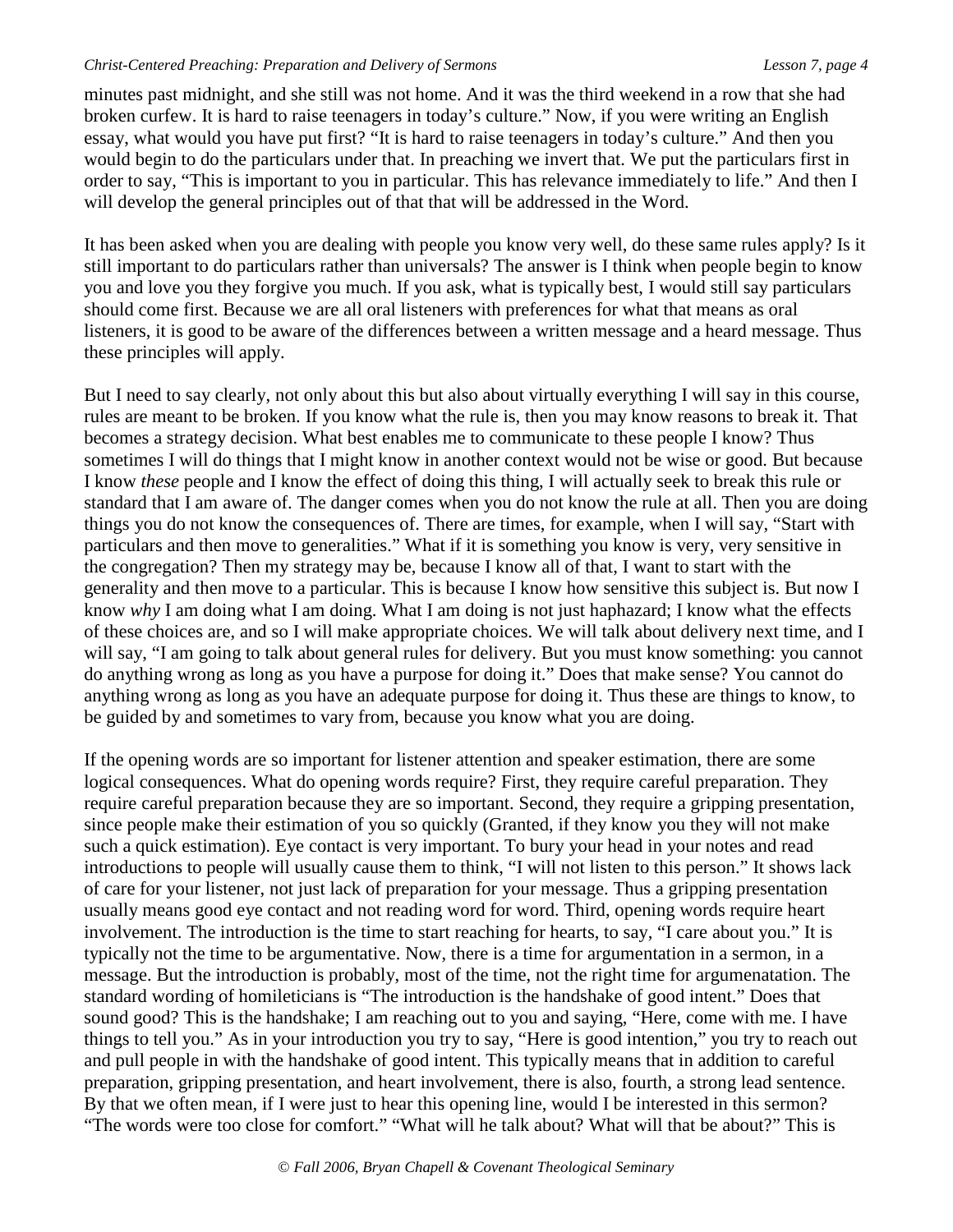better than something like "The world's pleasures lead to dissatisfaction." Both these sentences stand alone, but which would make you want to hear the message more? The generality or the particular?

The reason we are doing all this is for awareness of how sermons typically develop. The introduction often involves nearly the highest emotional intensity of a message. What do preachers usually try to have as the greatest emotional intensity of their message? The conclusion. This is because at the conclusion you are saying, "This is what is so important. This is why we gathered today. You must listen to me now on the basis of everything I have said," and you give that final exhortation. That is the conclusion, and typically nothing has greater emotional intensity than the conclusion. But the second point of greatest emotional intensity usually the introduction.

Now, intensity is a strange word. It does not mean bombast, it does not mean loudness, and it does not mean great energy. But somewhere you are saying, "I care about this, and I want you to care about it too." Thus we typically start out with some indication of compassion and credibility. It is that engagement of the heart, emotive intensity. Then typically after that we move into some technical things, "Here is my proposition…" We begin to lay out some context for the passage and that sort of thing. We typically, then, come down from the high emotional peak. But then we start to climb the mountain again so that when we are done we recognize that a sermon has an eventual movement. It starts high, then comes back down to begin to explain, but it moves up the mountain toward the greatest emotional intensity that comes at the conclusion. We are building the case (to use argumentative or debaters' language), but more than that we are laying foundations on which transformation can be based.

Someone has asked, did the way I worded the Mickey Mantle introduction involve a strategy, and is that a standard thing that happens in preaching? The answer is yes. I worded that introduction in such a way as to raise questions in the listeners' minds. That is a standard thing that happens in preaching. Now, that is only one strategy, but it is not the only strategy. This is a strategy to create questioning. Others create a sense of wonder, and others create a sense of controversy. But these are all varied strategies to say, "How do I make you have to listen to this biblical material?" And certainly one way is to create those questions, "Why is he talking about this? If that is not the answer, what is the other answer?" Part of this strategy is even to word things in a way that makes you say, "What? What does that mean?" Of course, this only works if you explain it later. Thus you create that interest, in one strategy, by raising questions.

If this is the importance of introductions, what are some standard types of sermon introductions? I have seven types to tell you about in this lesson, and you could multiply that by 10. There are so many variations of introductions. But here are some basic types, basic tools to put in your toolbox and be aware of. One basic type of sermon introduction is called "simple assertion." This is the most basic type of sermon introduction. It should not be demeaned. This is where you simply say, "Here is what we will talk about today." It is very clear and forthright. For example, "I want to talk to you today about how harbored anger can harden the softest heart." This is very straightforward. It is simply, "Here is the subject." This is "simple assertion."

Some variation on that is "startling statement." "'Get out of here, and never come back.' That is what Jesus said to the moneychangers when He drove them out of the temple. 'You get out of here, and you never come back. You have no place in my Father's house.'" Do you hear the startling statement? It makes you think, "Who would say such a thing?" "Faith without works…is alive and well and living in this church." Would you listen to that sermon? If you did not drive him out of town first, would you listen to this sermon?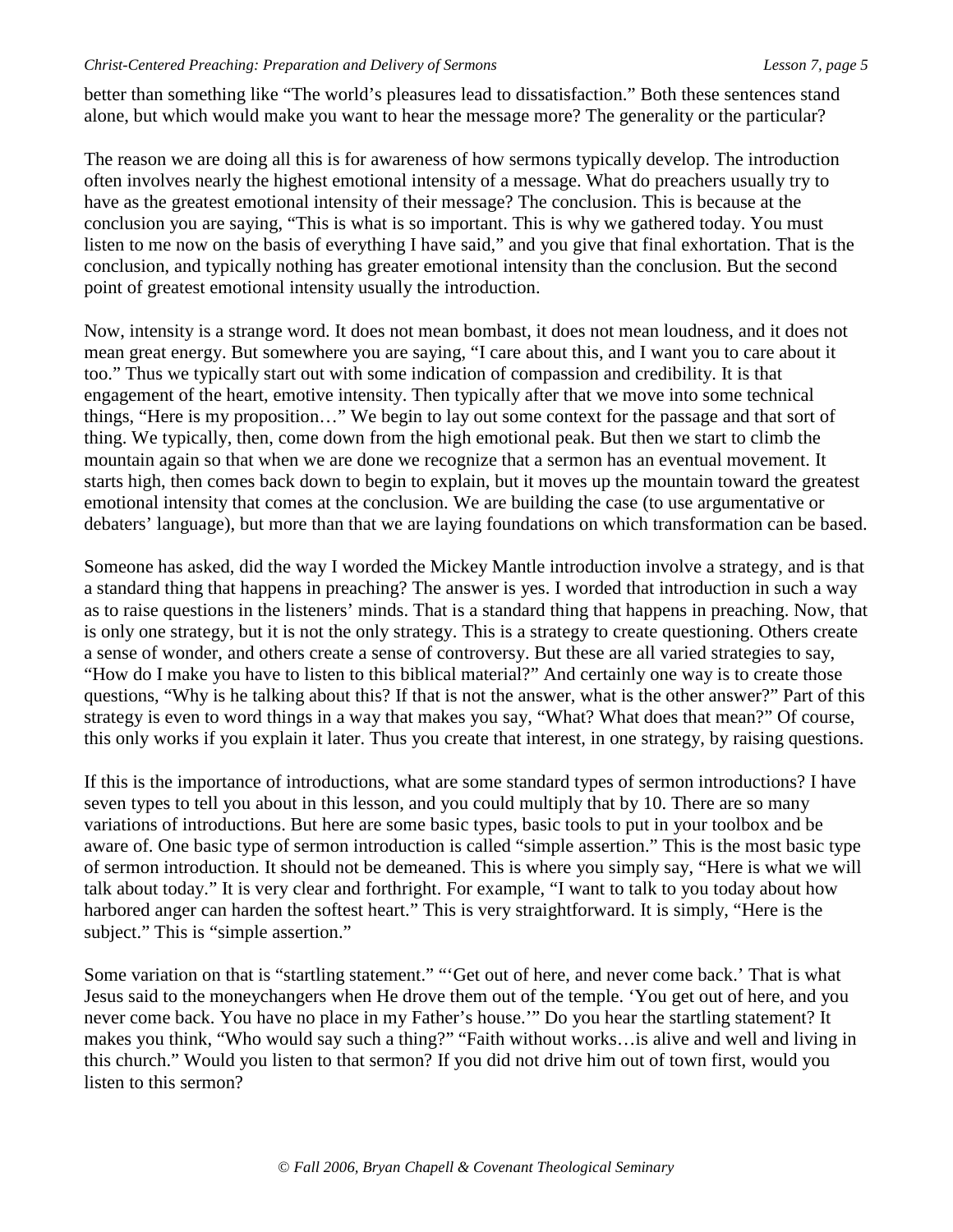Another variation on that is "provocative question." "Why would a loving God tolerate hell?" Would you listen to that sermon? Many people would. You ask a provocative question as the basis, getting the subject in view and also creating the thought, "I need to hear the answer to that. I recognize that problem. I need to hear the answer to that."

Changing gears somewhat dramatically are "catalog introductions." That is where we group similar items to form a single concept: "A hammock under a shade tree, a tall glass of iced tea, and Mozart on the breeze. Ahh, that is contentment." You group some items to create a concept of "What would contentment be?" (At least, in worldly terms). If you are a fan of the *Sound of Music*, you could do the song, "Raindrops on roses and whiskers on kittens…" There you are grouping things to make people think, "This would bring happiness to your life." This is the catalog approach. Here is another example that is a little heavier, "William Bennett, Kobe Bryant, William Jefferson Clinton, Martha Stewart, Enron executives, you, and me. Secure in the world, sinful before God, ready to be judged." Do you hear the catalog? What groups all these people, you and me included? We may think ourselves secure in the world, but being sinful before God, we shall be judged." By the way, when I am judged, I want Christ in my place. And that is the promise of the Gospel, that He will be in my place. But there will still be a judgment as all stand before the great throne. So we group items to make a point. That is a catalog approach.

Another form that is standard is "anecdote." "A little boy went to his father and said, 'Dad, what causes war?' The father looked up from his newspaper and said, 'Well, suppose the United States and Great Britain were to have an argument…' And the mother said, 'The United States and Great Britain would not have an argument.' The father said, 'I know. It was just an example.' 'Well, it was not a good example!' 'I know, I was just trying to make a point!' 'Well it was not a point you could make that way!' 'Never mind,' said the boy. 'Now I know what causes war.'" Anecdotes often are a way to get humor to make a point in a message.

For just a moment we need to talk about the strengths and weaknesses of using humor in a message. Here is the basic idea: humor serves you when you raise the hammer of emotional intensity in order to drive home a point. Now, you must hear that it is to drive a point. The humor must be obviously used to drive a point because of what happens to listeners if the humor does not do that. Not so long ago, if you were trained in law or almost any business school, you were trained to begin virtually every public address, any talk, with a joke. Start every talk with a joke. This is because of that rubric from rhetoric of long ago, "The introduction is the handshake of good intent," was taught over and over and over again. Therefore people thought, "If I just say something funny, it will draw people in. They will like the joke, and they will feel good about me." And it is true. If you were to look for the emotional reason people will listen to a message, they will say that by using humor you will get people's attention. Humor really draws people in, and they listen. But—here is the important "but"—what they also began to recognize was that everyone was doing this. Thus all listeners knew what was going on. "You are telling a joke at the beginning to get my attention and to draw me in and to make me feel good about either you or the situation I am in. Therefore by telling the joke you are trying to manipulate me." This happens so much in our culture that those who researched it would say that just as fast as attention is aroused, trust goes down, because no one wants to be manipulated.

Now, what is the way to bring attention and trust together to accomplish your point? You should recognize that humor does work when people do not feel manipulated. They do not feel manipulated if they can see what you told as a joke is tied to the subject. It has a purpose. It is when the humor appears not to have a purpose other than manipulation that I will strongly distrust you. When the humor is tied to the point, I can often say, "I now feel the subject in my heart with greater intensity because of the way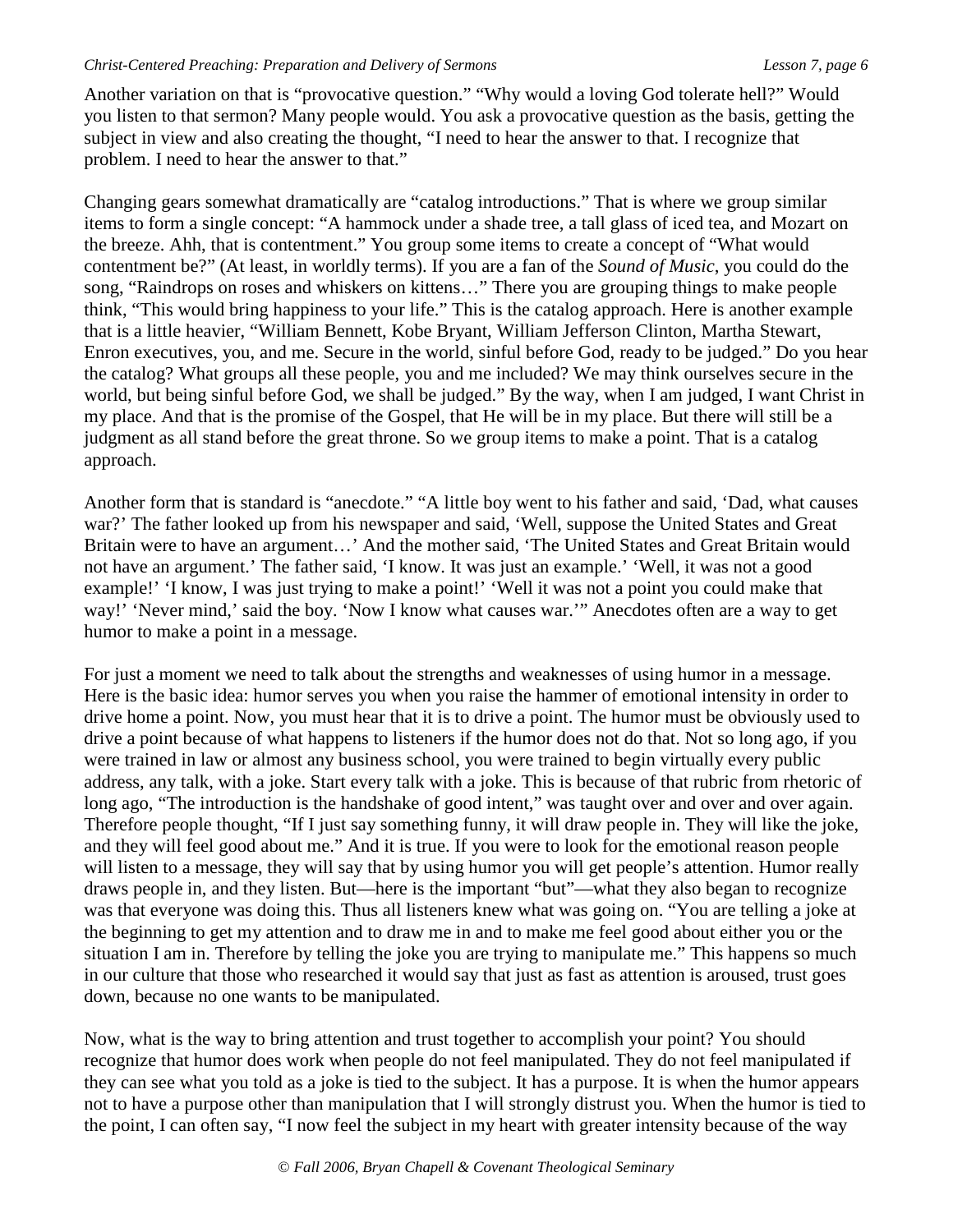you used this. Now I actually appreciate the humor and recognize you did it with purpose for your subject, not merely to manipulate my feelings." Now, if you throw away humor from your message, believe me, you will be a very sour preacher. Did Jesus ever use humor? There is no question that Jesus used humor. When He talked about "You are willing to judge your brother, and by that you will take the splinter out of his eye but ignore the log in your own eye" or when He said, "It is harder for a wealthy man to get to heaven than for a camel to go through the eye of a needle," he was using humor. We may not be sure exactly how to exegete these passages, but there is no question that people laughed when He said it. He used humor, and His humor had a point. That is the issue: humor must have a purpose that is clear.

Now, is there ever a time when you are preaching a subject so heavy that humor lets people off the hook? Yes, and that could be negative or positive. It may be that you cannot deal personally with the intensity anymore and so just to lighten the mood you back off of it. By laughing, you back off of what you have said. "If you do not listen to my message, there will be great and horrible consequences for this church, ha ha ha." What did I just do? I had trouble saying this. I had trouble in your hearing because I had to humor it to soften it somehow. But that may be very different than pastoral prudence that says, "This is so heavy for so long, if I do not lighten up a bit they will not be able to hear me. Therefore I need humor to do that."

I was at a service recently of two churches that had a history that was sometimes not always positive. So the pastor who was dealing with this said, "It is great to be here with this church. We have been sister churches for a long time. And sometimes we have acted like sisters." Everyone laughed, but it meant he could go on with great authority and power. He had named the elephant in the room as if to say, "I will not be intimidated by this. I can name it, you can laugh about it, so let us deal with it now and move on forward." Thus that willingness I think can at times be a very powerful aspect of humor.

I am trying to warn you both ways. I am trying to say that humor has consequences if it does not have a purpose. And there will be consequences of just being afraid of humor and never being willing to show your own goodness of heart in the pulpit. Humor can have a purpose and strong power as long as it has a purpose. That is the thing to keep in your mind: if it is just an anecdote for humor's sake, I would caution you strongly against it.

Here are a couple of other notes about humor, and then we will move on. Who is the only person you can make fun of from the pulpit? Yourself. Who is the only person you cannot pat on the back in the pulpit? Yourself. You and I have both sat in those churches where at times the pastor will say something like, "My wife and I have made a commitment that we will never go to sleep at night without having shared the Gospel to at least one person every day." That makes you want to say, "Well, good for you." It makes you want to slap him. You do not want to commend yourself from the pulpit. Now, this can sometimes be a difficulty, because you want to say something positive, and you did something positive. If you did something positive, though, who gets the credit? God must get the credit. The Lord enabled you. Thus you do not have to never say you did anything good, but you must always give the credit to the Lord if you did. And if you say something positive about yourself, you should typically say, "Now, I recognize this was not of me." And maybe you would even say, "And my high view of myself is not of God." Somehow you have to combat self complementation.

The other note about humor is how easy it is use humor that is damaging to people and not even know it. Some humor is so prevalent in culture, so out there. I remember I did this one time. I used an illustration about a sheriff who was getting older and needed to qualify for his annual pistol target test to be able to keep using his pistol. So he went to take his test. But he had just gotten a new pair of trifocals. For those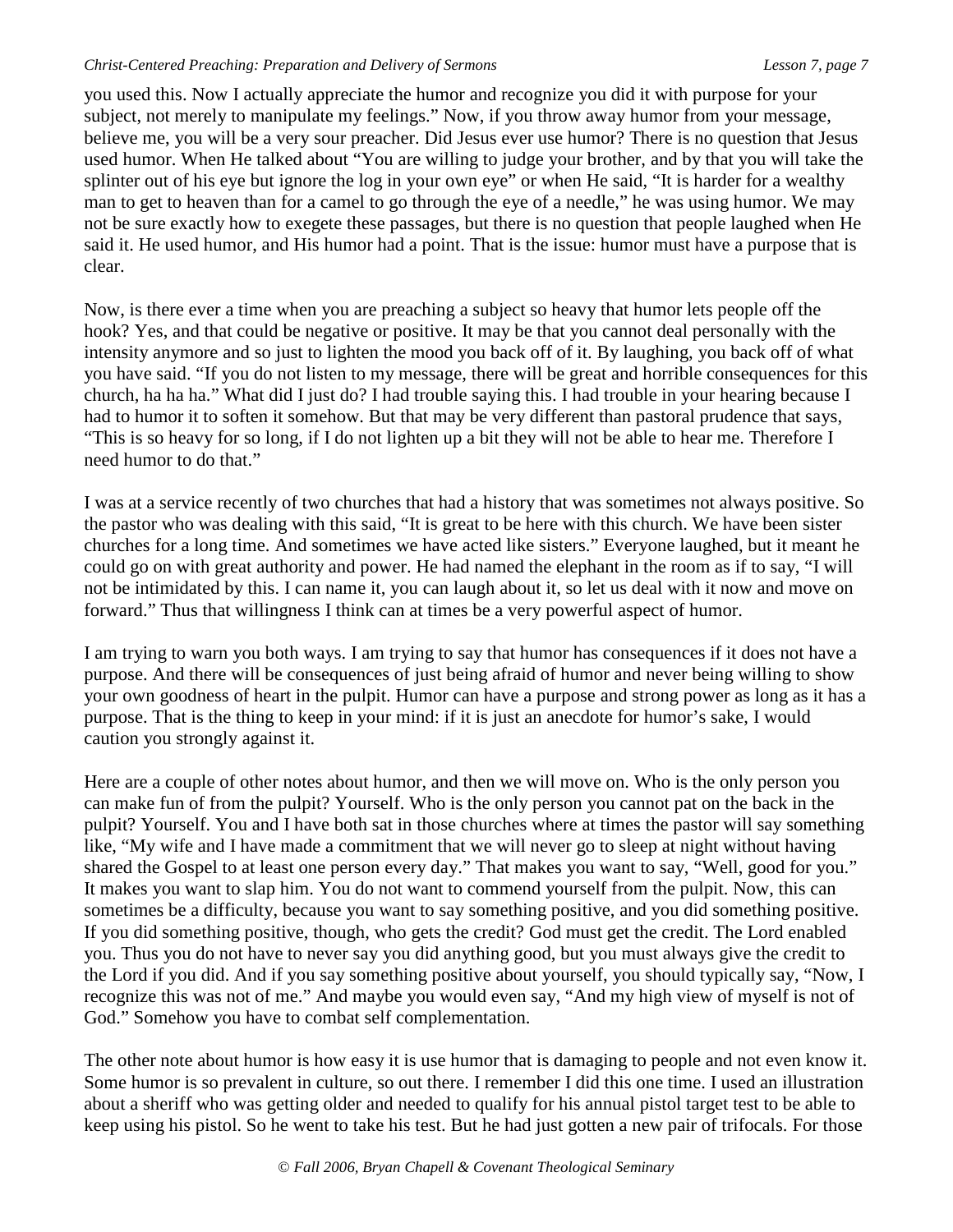of you who shoot, you know this will be a real problem. When you shoot you have to get the target in focus, you have to get the front sights of the gun in focus, and you have to get the back sights of the gun in focus—all at the same time. And this man has new trifocals! So he tried to get the right angle, but finally he said, "I have been doing this for 30 years!" He just let his instincts take over, saying, "I know where that thing is." He shot where his instincts told him it had to be. The sermon I was preaching was about Christians developing instincts about what is sinful. At times they will not be able to identify the specific verse that pulls the sin into focus, but when they have so long lived for the Lord, their instincts tell them something is off base. Now, I thought that was a pretty good illustration. And then I shook people's hands at the door of the sanctuary later. And one of my favorite people in the world, my senior elder, came up to me and shook my hand, and then held it and said, "Bryan, I never thought I would hear you make fun of older people." What did I do? I did not mean to, but I took advantage of other people's age in life in order to be funny. And it was not appreciated.

Who is the only person you can make fun of in the pulpit? Yourself. Who are people we typically make fun of in the pulpit? If evangelical suburban middle-class culture accepts it, who do we make fun of in the pulpit with impunity? We make fun of our own families. "My wife the other day, you should have seen…" What does everyone do when you mention your wife? They look right at her. How is she responding? How is she reacting? And how dare you make fun of your own spouse in front of everyone? So if you tell something from the pulpit that puts your spouse in a bad or even a compromising light, what must you do? Even as you are telling the story, you must tell the congregation that you have asked permission. You must say that. You must say, "I have talked to my wife about this, and she said I could say this." Do not assume they know. You are trying to communicate compassion, and if you would be willing to bring even your spouse into embarrassment, who will go to you for counseling? They will laugh at the joke, but they will not trust you.

Who else do we make fun of in our churches? We make fun of children and politicians—particularly of whatever party the majority of your church does not align with. One time I had the awful experience of being confronted by an older woman in my church. We were going down a hallway, and she simply stopped me and grabbed me by the elbows. She said, "Bryan, when did our people determine to get so mean? We tell so many jokes about the president in this church, I cannot bring my own unsaved children here because they are not of the political party that is most appreciated in this church." Think about that. We just tell the joke, everybody laughs, and we all agree this is somebody to make fun of. And as a result, unbelievers, people who do not agree with us politically, and certainly people who are not already part of the clan, see no reason to sit here. They are thinking, "You just make fun of people who disagree with you."

Who else do we make fun of? Other denominations and other churches. Again, this is so easy to do. And because we do it so commonly, we do not hear the offense of it to people who are, again, not already part of the clan. But think of this, because of my position I speak in mainly Presbyterian Church in America (PCA) churches. I go to churches that are quite large and some that are very historic in the PCA. Often that means I teach a joint Sunday school class. All the adults get together, and sometimes the kids, and I always ask the question, "How many of you were raised in a Bible-believing Presbyterian church?" Even in the most historic of the churches I go to, if more than 15% raise their hands, it is an exception. It is almost always 15% of the people or fewer. Now, if you tell jokes about other denominations, what do you know you are doing? You are making fun of people, their families, and their backgrounds. They will laugh, but they will not like you, and they will not trust you.

Often racial and ethnic humor comes out in ways we do not intend. Just using a dialect other than my own can be offensive. Describing someone by his or her race who is doing a bad thing can be offensive,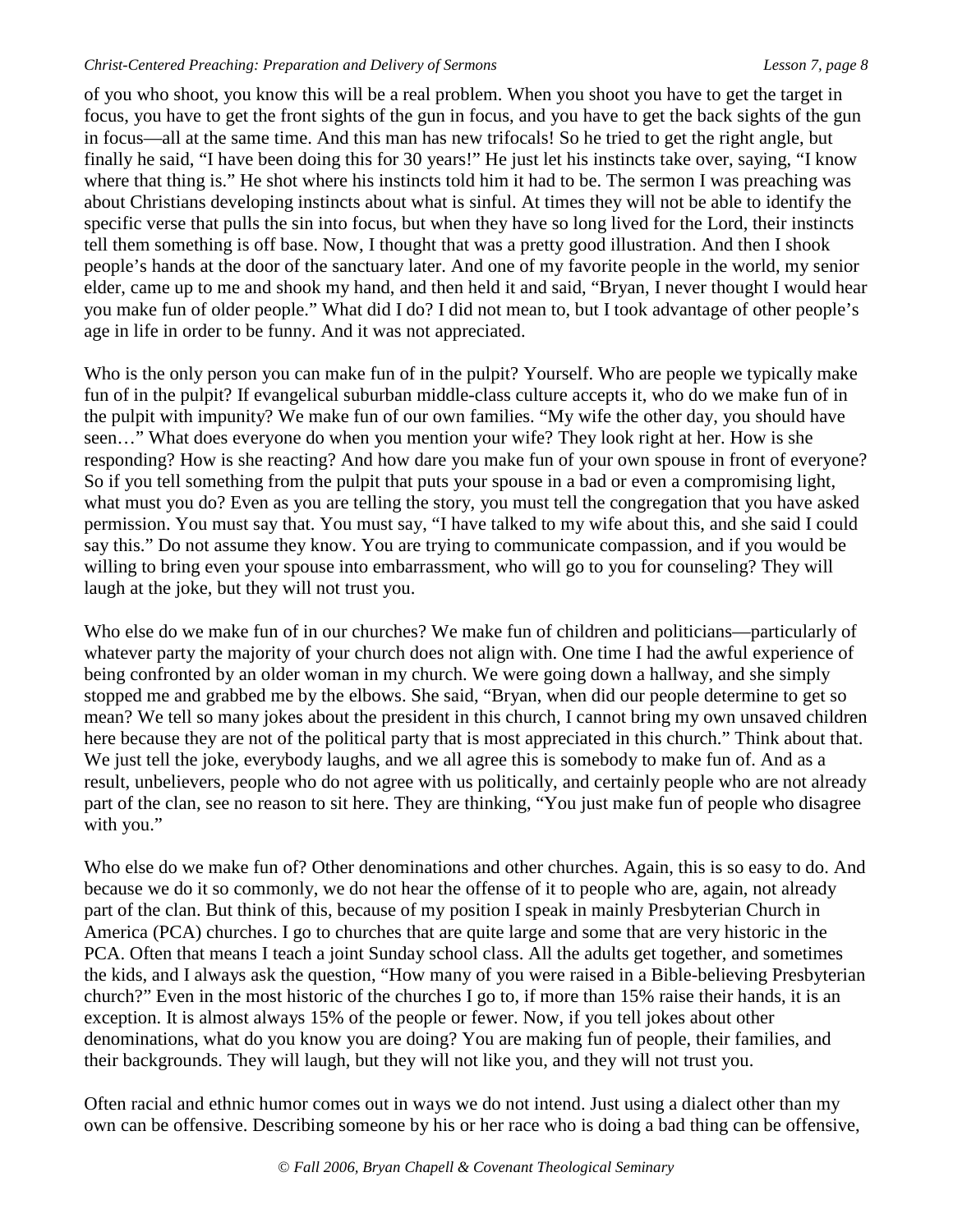"And this great big old Indian came into the store…" What does the fact that he is Native American have to do with the account? Or does he sound worse because you identified his race? You may not even recognize when you do that. But identifying the race of the subject is stereotyping in ways you may never have intended. Who is the only person you can make fun of from the pulpit? Yourself. And you sometimes have to listen very carefully to recognize what you yourself are doing because of how commonly humor is used to demean others to elevate us.

Having moved beyond that, let us continue to look at other ways in which we sometimes use sermon introductions. We just finished talking about anecdotes. Another type is news or historical accounts told in contemporary terms. When we talk about illustrations, we will come back to this. We will talk about how even if we are using historical accounts we do not leave it to 1000 years ago. We will ask, how do we tell those accounts in contemporary terms?

But, above all things I have mentioned to you thus far, the most important and commonly used type of introduction is human interest accounts. A human interest account is a story of an ordinary or extraordinary person in an ordinary or extraordinary situation experiencing thoughts and emotions with which ordinary people can identify. Is Mickey Mantel an ordinary or extraordinary person? He is extraordinary. Is his life extraordinary or ordinary? It is extraordinary. But is a person who pursued the world's happiness all his life and came up empty extraordinary? It is very ordinary, and everybody can identify with that. Our story can be about an ordinary or extraordinary person in an ordinary or extraordinary situation but with thoughts or emotions an ordinary person can identify with. Princess Diana was an example of someone by whom a whole nation was gripped. She is a princess with a Cinderella story, and so you would say, "Nobody could relate to that." Her marriage went bad, she lived under the press, in the eye of the world and so forth. But what do we recognize? No matter what came her way, she was very unhappy. Life never gave her anything that made her happy enough. And it was, in a sense, that unhappiness with which so many people could identify. That was what made people long to hear so much about her. A human interest account is the type of story that will over and over again pull people in and make them have to listen.

What are marks of poor sermon introductions? As you begin to get a feel of the importance of the introduction and know what goes into them, what marks poor sermon introductions? The first two marks that I will mention to you are the most important. They are historical recap and logical literary recap.

Let us look at historical recap first. The preacher begins by saying, "Now at this time of the life of Israel, they are 40 years out of the land of Egypt, and they are about to enter the Promised Land. They have been in the desert of sin, they wandered through the Negeb, and they have gone around the Moabite territory. But now they are getting ready to go into the Promised Land, where they will face a number of different people. There will be the Hittites and the Jebusites, among others. And some of these will be more…" What are most people now doing? You just heard the channels switch or else the switch turn off. They sat down, many of them thinking, "I know the Bible was written 2000 to 4000 years ago, but I am sitting here because he is going to say something that applies to my life." And in the first 20 seconds, you convinced them they are wrong. You will only say things that apply to thousands of years ago. Now, is all of that information about history important to say in the sermon? Yes, it has its place. The introduction, however, is not that place. It is very important information, because contextualization is very important, but this is not the place for it.

Very similar to historical recap is logical literary recap. "Now, here we are in the fifth chapter of Romans. You may remember that over the last three weeks, what we have been covering is how this chapter has had its development up until this point. In the first chapter of Romans, of course, we saw the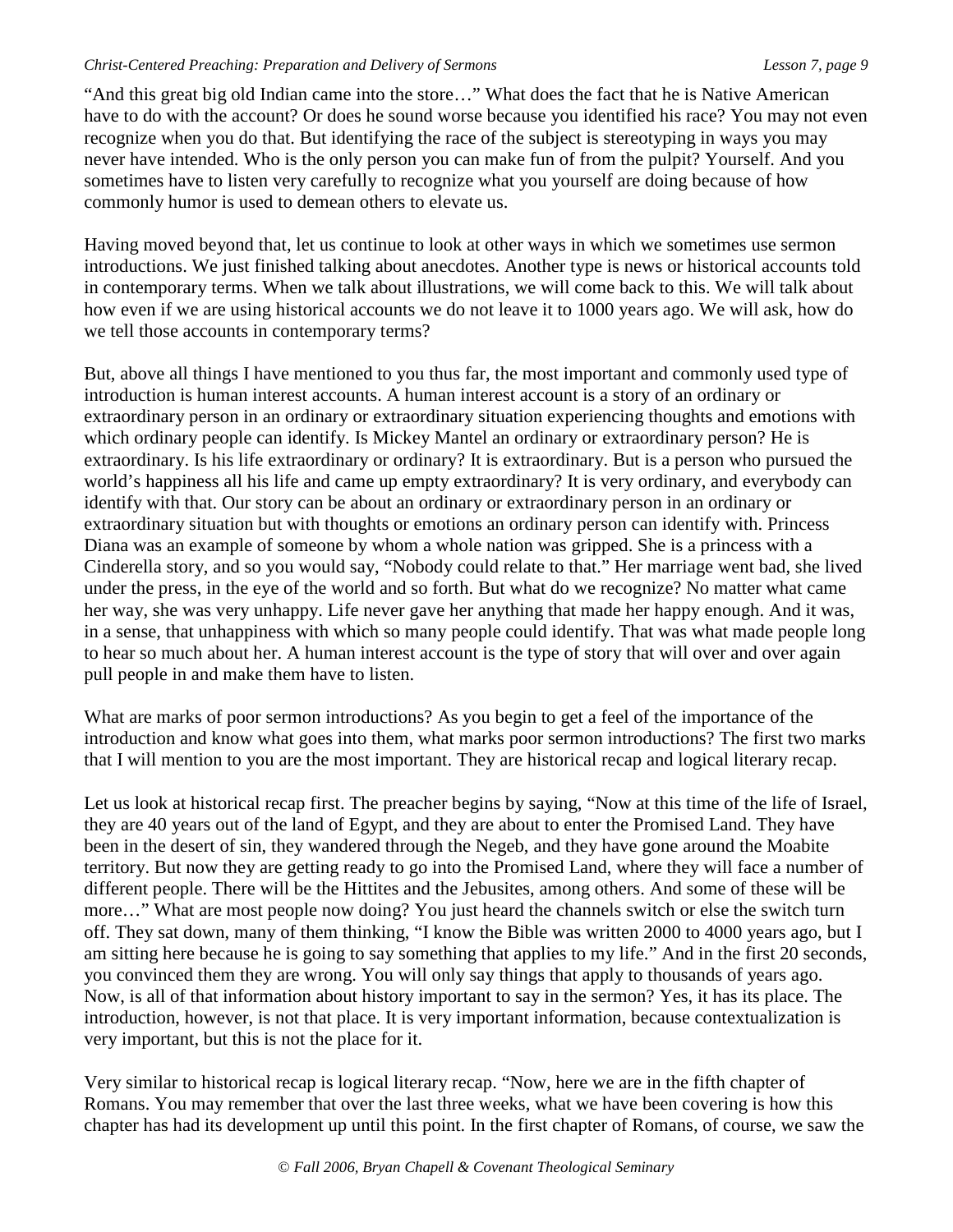consequences of the Fall and how that affects all people. And in the second chapter we recognize that the Fall came through the life of Adam, who was affected through original sin but also had consequences in his own life, so the redemption would be necessary. In the third chapter we recognize that redemption is necessarily applied to all people because all have sinned..." What are people doing now? Again, you just heard the switches go off. Is it important to give that logical literary recap? Yes, we will be doing that. But it is not the place to begin. Often what happens (we will cover this next time) is that people confuse the sermon introduction with what we will call the Scripture introduction. The Scripture reading itself has an introduction, which may have some brief contextualization, so the people know what they are reading. But that is different than the sermon introduction that has this high obligation of arousing interest and communicating compassion.

It is the sermon introduction that we are dealing with in this lesson. We will deal with the Scripture introduction another time. Typically, great errors occur in terms of arousal of interest. These are not errors of doctrine but of communication. Those errors occur when people start with historical recap or logical literary recap. Now, here are some quick additions to marks of poor sermon introductions, and you will commonsensically recognize them all.

A third mark of a poor sermon introduction is a porch on a porch. You start with a story that leads to what? Another story. You know the first one really did not hit the mark that you were trying to get to, but it did lead you to an idea that led you to the next idea to get to what you wanted to get to. So, how many introductions are there to a sermon? There is just one introduction.

Another mark is broad or simplistic assertions. Sermons should not begin with broad or simplistic assertions such as "We should sin less." You might as well not have said it. It is too broad. It is not going to be gripping, in fact they may think, "Oh, there he goes again."

The fourth mark of a poor sermon is a highly passionate or argumentative beginning. I am going to tease a little bit here, but think of what you would feel if I started a sermon by saying, "Today I am going to tell you the most important thing in the world! You must listen to me!" Now, if I start that way, what will everybody think? "Get out of my face, what are you doing?" It is too much, too fast, too early. Are there places to be highly impassioned? Of course, but it is typically not right off the bat.

The fifth mark is more difficult for us because it involves so much pastoral prudence. It is using inappropriate cultural references. Very soon you will discover the importance of arousing attention. That will create a whole host of temptations for you, because you will recognize that there are easy ways to do it that are inappropriate pastorally. One is to say things that are on the edge of acceptability. For instance, I could begin to quote or name scenes of a recent and controversial movie that may have violent graphic content, sexually graphic content, or a lot of profanity in it. Now, it may be very applicable to what I am saying. I may even kind of like the fact that it may set people's teeth on edge, because they are saying, "Oh, so he has seen that, huh?" That is one possibility. It may be movies, it may be music, or it may be books. We are a pop culture dominated generation. There are aspects of generation, region, maturity, and so forth that need to be taken into account when you think of what is appropriate for you to speak about from the pulpit. For instance, take profanity. Do the people in the pew not know profanity? They all know it, but they are not expecting to hear it from their pastor. They are not expecting their children to be schooled in it from the pastor in the pulpit. Now, this may be appropriate in private meetings. I have certainly been in situations where single moms have asked me as a pastor, "Will you please come and talk to my son? He is in third grade, he is hearing all these words, and he is repeating them. He does not listen to me. Will you, as a man, come in and talk to my son?" Of course I do talk to them and deal with some of those issues. But that is different from other things. Our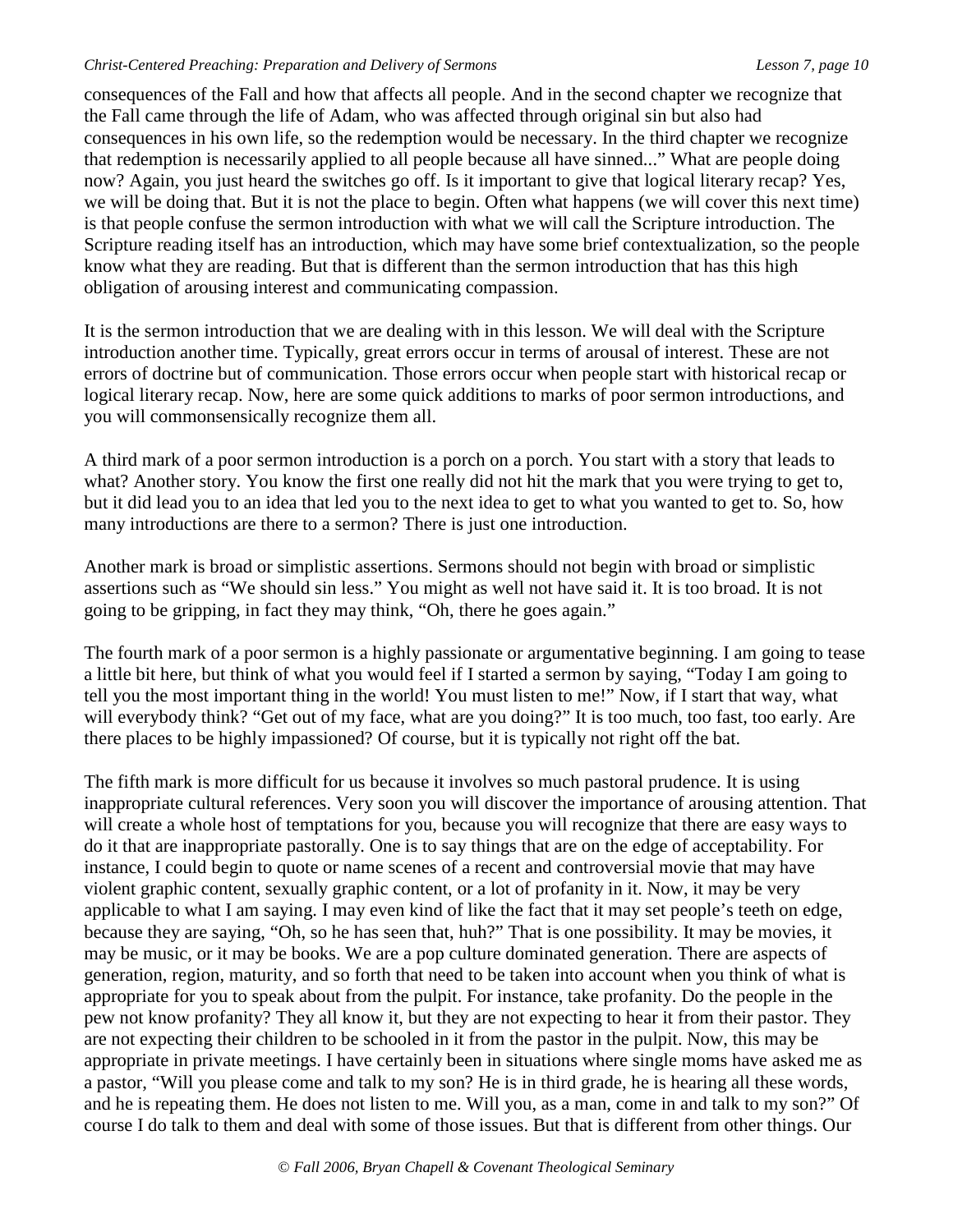culture is changing rapidly. Recognize that until the 1960s (many older people in your church would be from this generation), the word "pregnant" could not be used on television. I remember the very first time I used the word "homosexual" in the pulpit. My wife was frightened, because she thought I would lose my job simply because I had used the word. That was only about 20 years ago that I did that. Things are moving very quickly in our culture. These are things we will talk much more about when we deal with illustrations. But I just want you to be aware of the powerful temptation of thinking, "Well, I really want them to listen to me, so I will rouse their attention by saying this thing," and you know that thing is on the edge.

It is your obligation to exegete two things. You have to exegete the text and the people. Now, we can say exactly what movies you can cite and which you cannot, right? No, we are back to that pastoral prudence. God called you to the situation. He gave you judgment, understanding of people and understanding of His Word. With what He has given you, what are you able to say to communicate God's Word? We can talk about struggles with anger, we can talk about struggles even with addictive problems that we have had. But what is the one thing that our congregations will typically struggle to hear from us as a category of sin? Sexual sin. Other cultures are not this way, some are more this way, but American culture very much struggles to hear from the pulpit the pastor's own struggle with past sexual sin. The reason is because we know that recidivation is so very high. If you have struggled in the past, they know you probably struggle in the present. And so for a pastor to deal with that particular subject even from the past will be a great difficulty. You would have to say so many qualifications that you may not have time to say them all in a sermon. Thus I will typically say, if you feel like you must talk about past sexual struggle, then the place is probably a men's retreat with a few people around rather than from the pulpit with everybody around, because then the kid goes home at lunch and says, "Mommy, what did the pastor mean when he said…" Is that the right place?

This is (I love this terminology, though it is not my own) redemptive transparency. If I never indicate as a pastor my struggles, then people say, "You do not know what is going on in my life. I cannot listen to what you say because I cannot identify with you." On the other hand, if the way I am being transparent actually undermines my ability to share the Gospel, then that is no longer redemptive transparency. That is selfish transparency. Now, what is the line? What phrase am I going to use again? Pastoral prudence. The Holy Spirit is very important in the life of a pastor, is it not? The Holy Spirit teaching us, convincing us, helping us think the thoughts of God. Thus pastoral prudence is a major part of our judgment as we move through life and say, "What is appropriate for this people at this time and this place?"

It has been asked, is it dishonest in a human interest account to use people you know but to change names of people and places? We will talk more about this later, but I will say this now. It can be done honestly, but it depends on the words you use. If I say of someone, "There was a man who came to my office a couple of years ago, I will call his name Bill…" What did I just say to people? His name is not Bill. By using that phrase I indicated, "To protect this man, I am changing his name." Thus I am telling a true account. But by using that phrase, "I will call his name Bill," I am saying, "That is not his real name, but I am protecting him by not giving his real name." Now integrity is in place, compassion is in place, everything is in place just by using a phrase like that, and we will learn more of those. Sometimes you can put yourself in the third person: "I know a man who..." But it may be that you recognize that if you would tell this about yourself, you would seem to be self-aggrandizing. Then it might be better to say, "I know someone who did…" and never mention your own name. This is a way to keep from praising yourself and yet still telling a true account.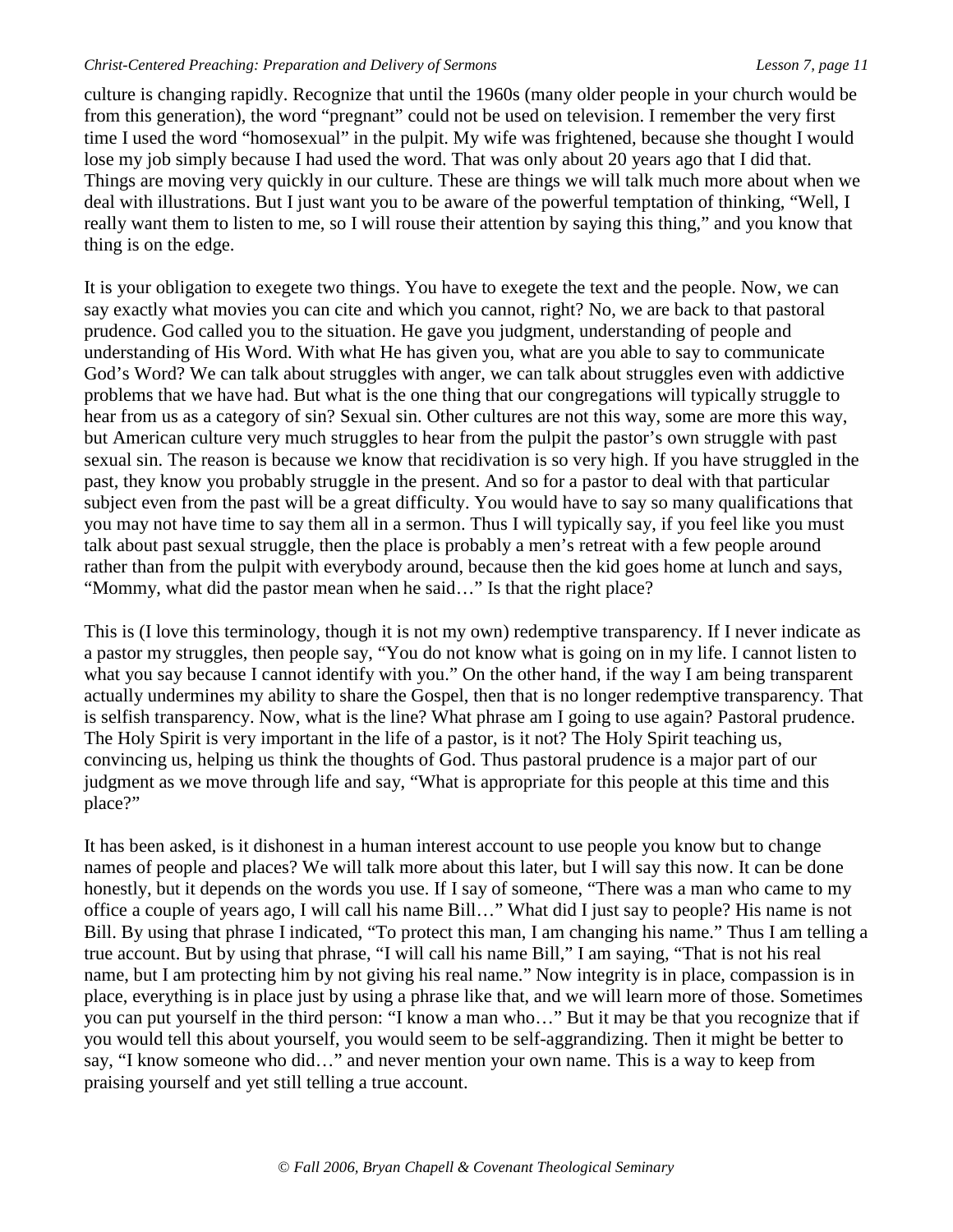Back to the marks of a poor sermon introduction, another that I missed is using Scriptures other than the one you will be preaching from. Do not use Scriptures other than the one you will be preaching from in your introduction. Think pragmatically for a second. The people just opened their Bibles to Philippians 2. And then in the sermon introduction you say something like, "And in 1 Thessalonians 4 it says…" Now what will everyone say? "Oh, I thought we were in Philippians. I am in the wrong place." Thus by citing references in the introduction other than the one you will be preaching about, you confuse people. Will we cite other Scripture references in the sermon? Of course. But not in the introduction; it just confuses people.

How do you make others have to listen to these introductions? Remember the old line, "There are those you can listen to, and there are those you cannot listen to, and there are those you must listen to."? How do you become one of those who must be listened to in your introduction? First by recognizing it is important to arouse attention. You already know that, but I will still say it. You can just talk about "little tales for little minds" and make fun of this need, but do you not want people to create some interest in you when you hear a sermon? Thus arousing attention is the first thing. But the second and even more important is include an identifiable FCF. Why do I have to listen to you? Have you identified a burden in my life that makes me recognize that the Word of God will deal with me today in this message you are preaching? It is also important to personalize the FCF. When I say personalize, I do not mean that you should personalize it for you as the speaker. I mean you should personalize it for the listener. "I know what is going on in your life, and I will tell this to you today in such a way that you will recognize that this engages your life. I have identified a burden that you have and that is clear in the message.

What are the marks of good sermon introductions? They have an effective start. I encourage you very much to think about that "stand-alone standard." Would the opening sentence capture any interest if it stood alone? If you just heard that opening sentence, would it be an effective start? Second, they are of an efficient length. Introductions are not too long. If it is typed out on a standard page to two-thirds of a page, then you are right at the max. You are getting very long if it is two-thirds of a page. Most times it should be about half a page in length. This means two minutes is a very long introduction. The typical length is 90 seconds. Next, it bonds to Scripture. Somehow it tentatively points out that this text will address this concern. The fourth mark is it flows into the proposition. The introduction flows into the proposition in two ways: concept and terminology. The concepts you talk about in the introduction are what the sermon will be about, and the proposition is about that concept. And the key terms, the terminology, is introduced in the introduction. The proposition is actually a summary of the key ideas in the introduction. These springboard it into the sermon. The introduction prepares for the proposition in concept and terminology. This next sentence is very important: there should be no key terms in *either clause* of the proposition that have not been mentioned in *precisely* the same terms in the introduction. Remember, I used the word "satisfaction" in the Mickey Mantle story, right? Then the proposition had the word "satisfaction." I did not switch them and talk about satisfaction one place and fulfillment in the next place. Precisely the same terms echoed, because I was getting the ear ready for what the proposition would be.

Here is what we are hoping to accomplish in our introduction. We are creating a chain. We recognize that the introduction has the obligation to arouse attention, introduce the subject, create an identifiable FCF (and make the FCF personal for *the listener*), bond to Scripture (somehow Scripture will deal with this issue), and prepare for the proposition in concept and terminology. Here is an example.

As my mother listened to Mary's brazen confusion, her worst fears and suspicions were sadly confirmed. Mary had just declared that she was leaving her husband and pursuing a relationship with another man. For a long time my mother had been noticing her long-time friend Mary